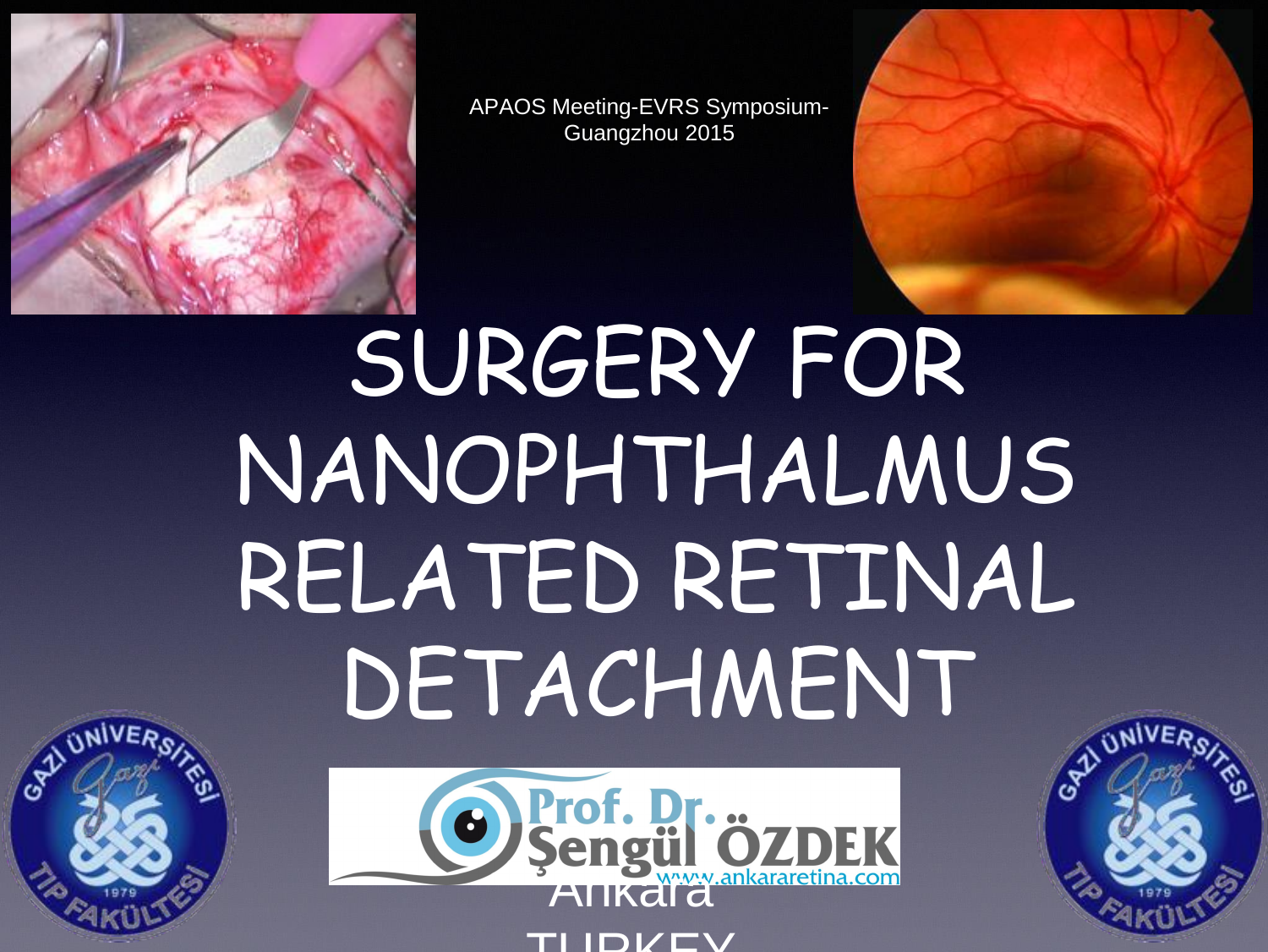# Pathophysiology Mechanism of exudative RD

- Abnormally thick sclera (glycosaminoglycans)
- Increased resistance to transscleral outflow
- **Compress vortex veins,**
- Congestion of choroidal veins
- Exudative RD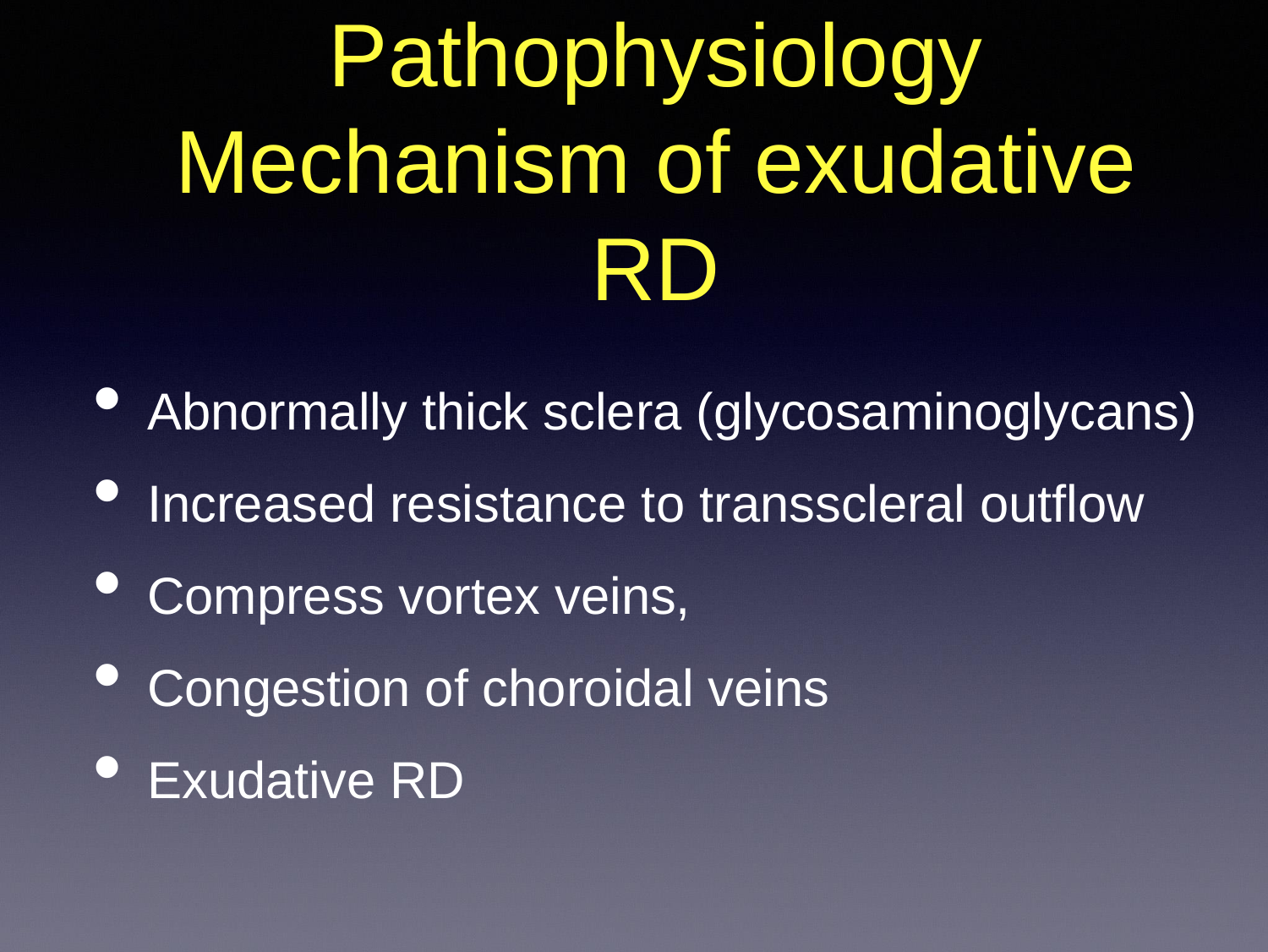## Gass JDM

- Unsuccessful Vortex Vein Decompression surgery!
- Serous RD resolved in spite of the rupture of vortex vein during vortex vein decompression
- "Subretinal fluid is absorbed by transscleral way, not through vortex veins."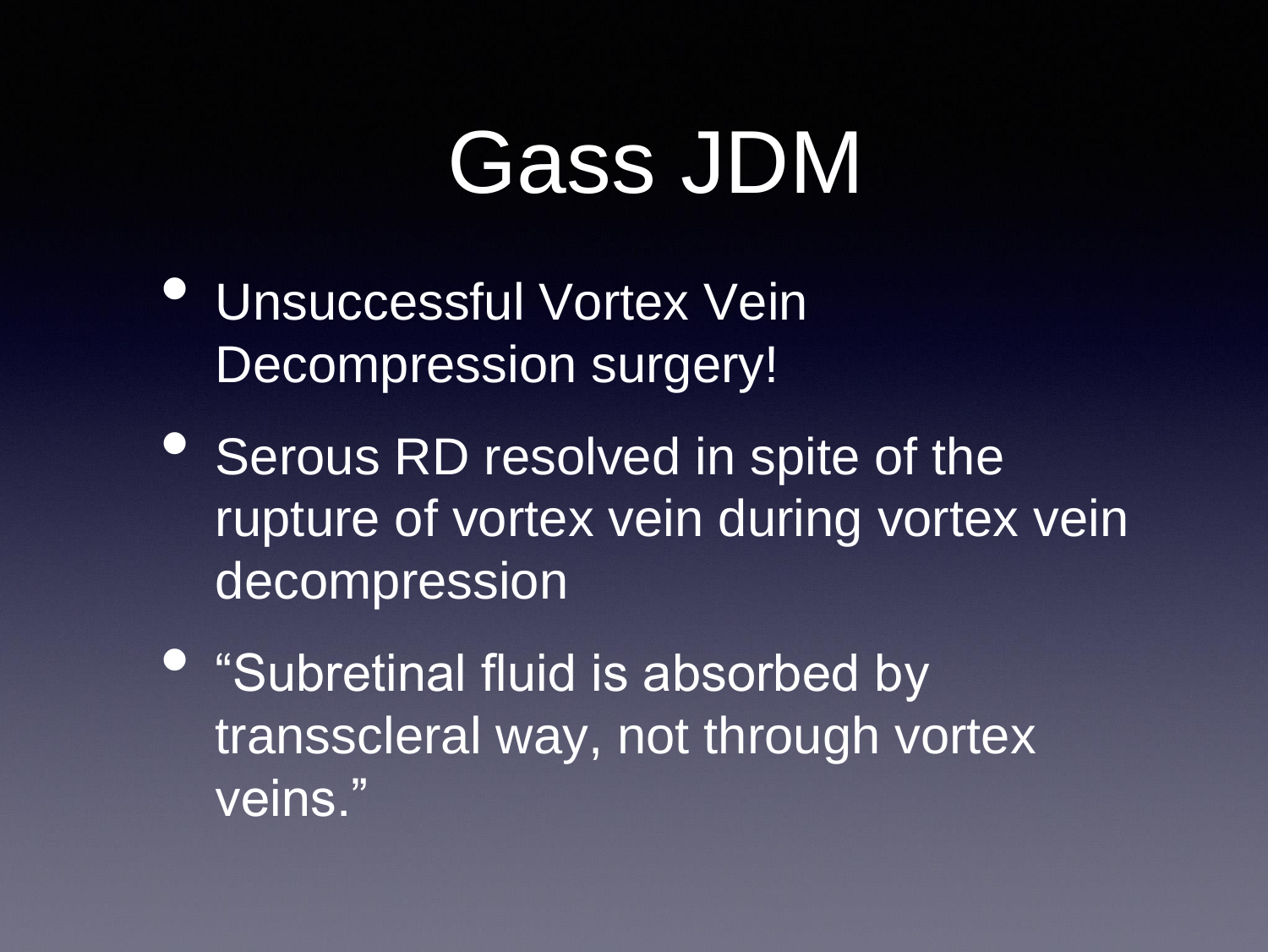## Solution

- Scleral thinning surgeries!
- Scleral window surgery
- Partial sclerectomy
- 4 quadrant

Johnson MW and Gass JDM. Surgical management of the idiopathic uveal effusion syndrome. Ophthalmology, 1990; 97: 998.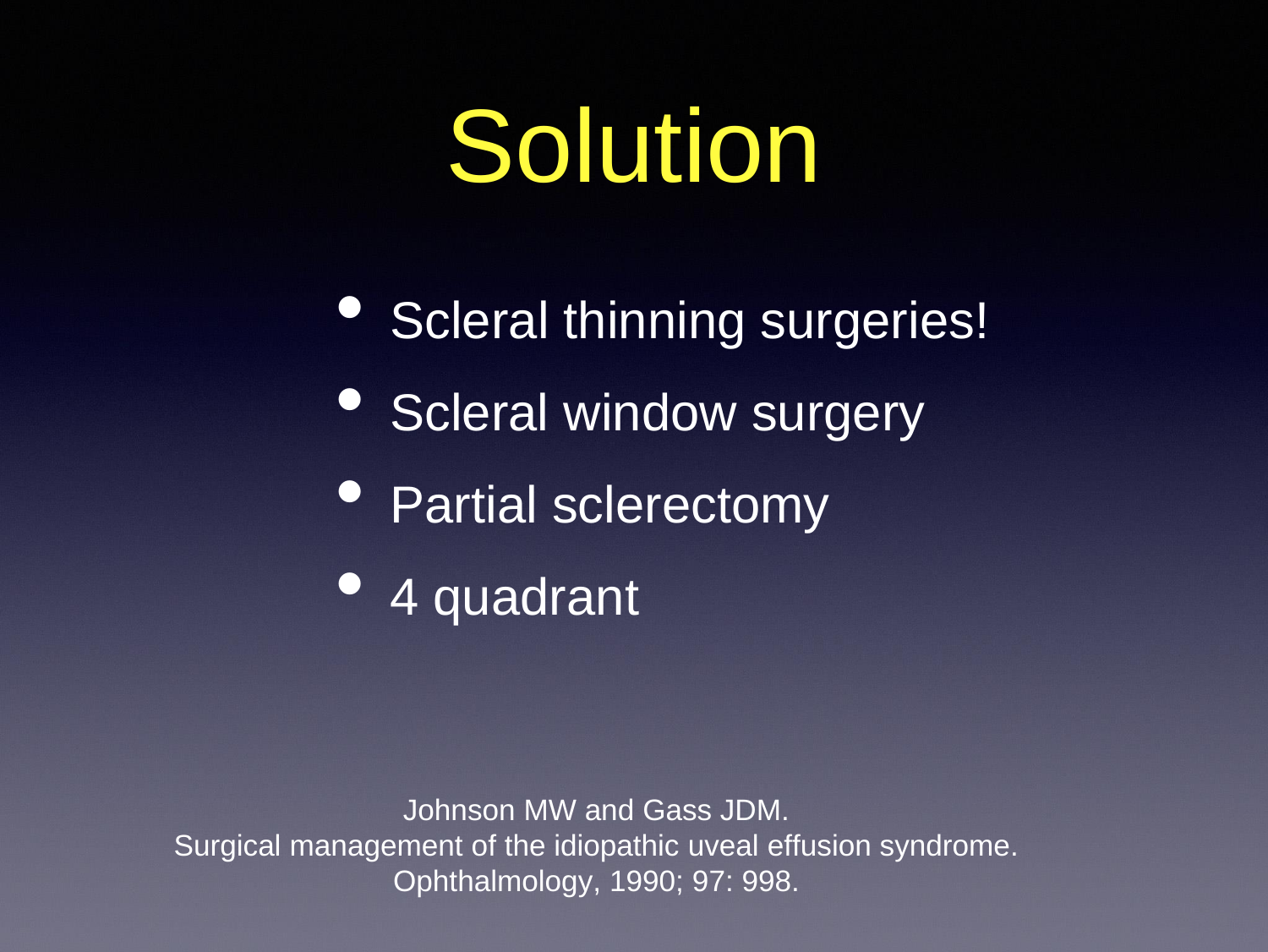## Patients

- 10 eyes of 7 patients
- 2 patients with bilateral exudative RD
- 1 with bilat. macular RD + peripheral pigmentary retinopathy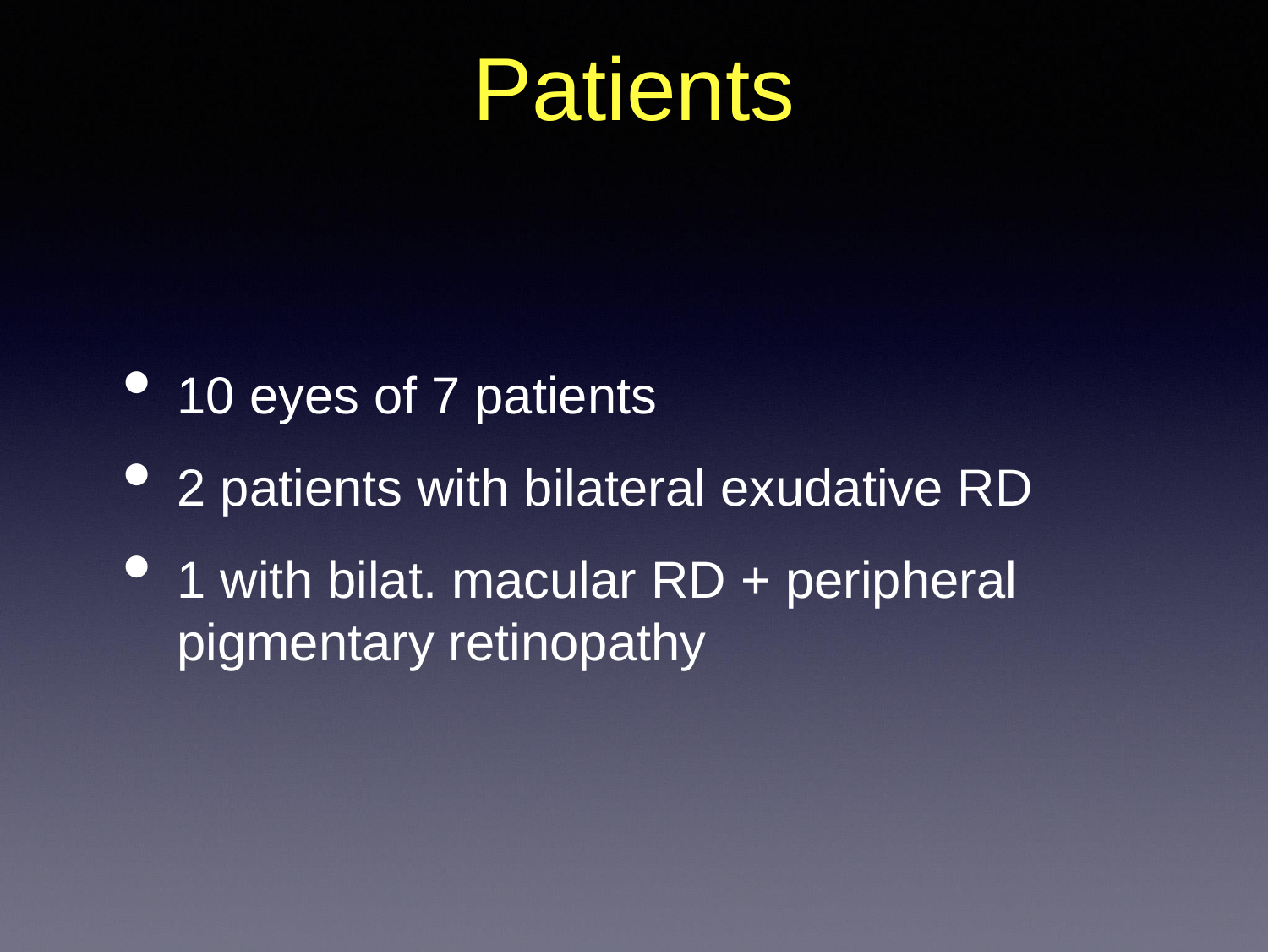## Surgical Method

•4 quadrant sclerectomy: 8 eyes

•2 quadrant sclerectomy: 2 eyes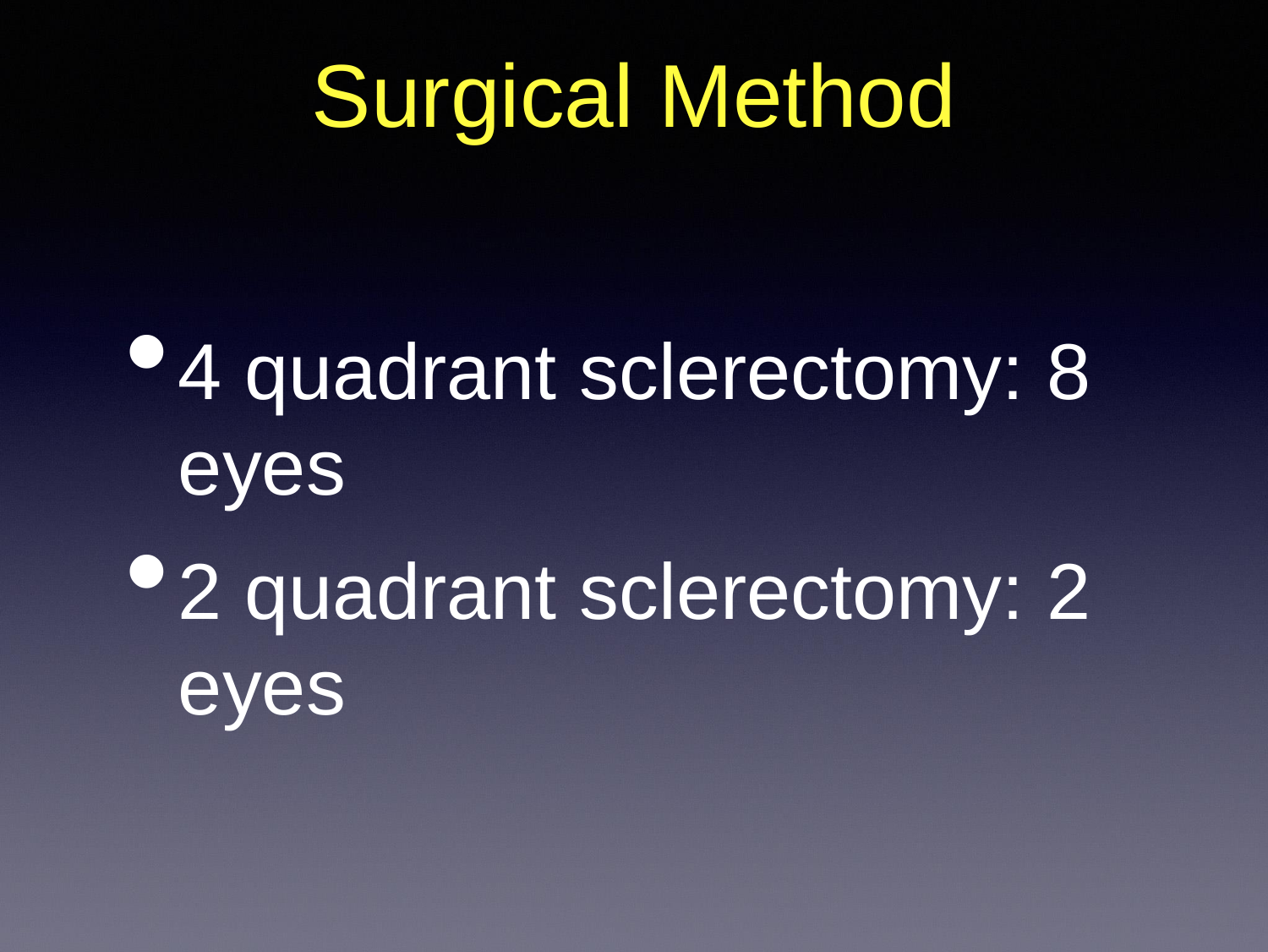### 4-Quadrant Partial Sclerectomy

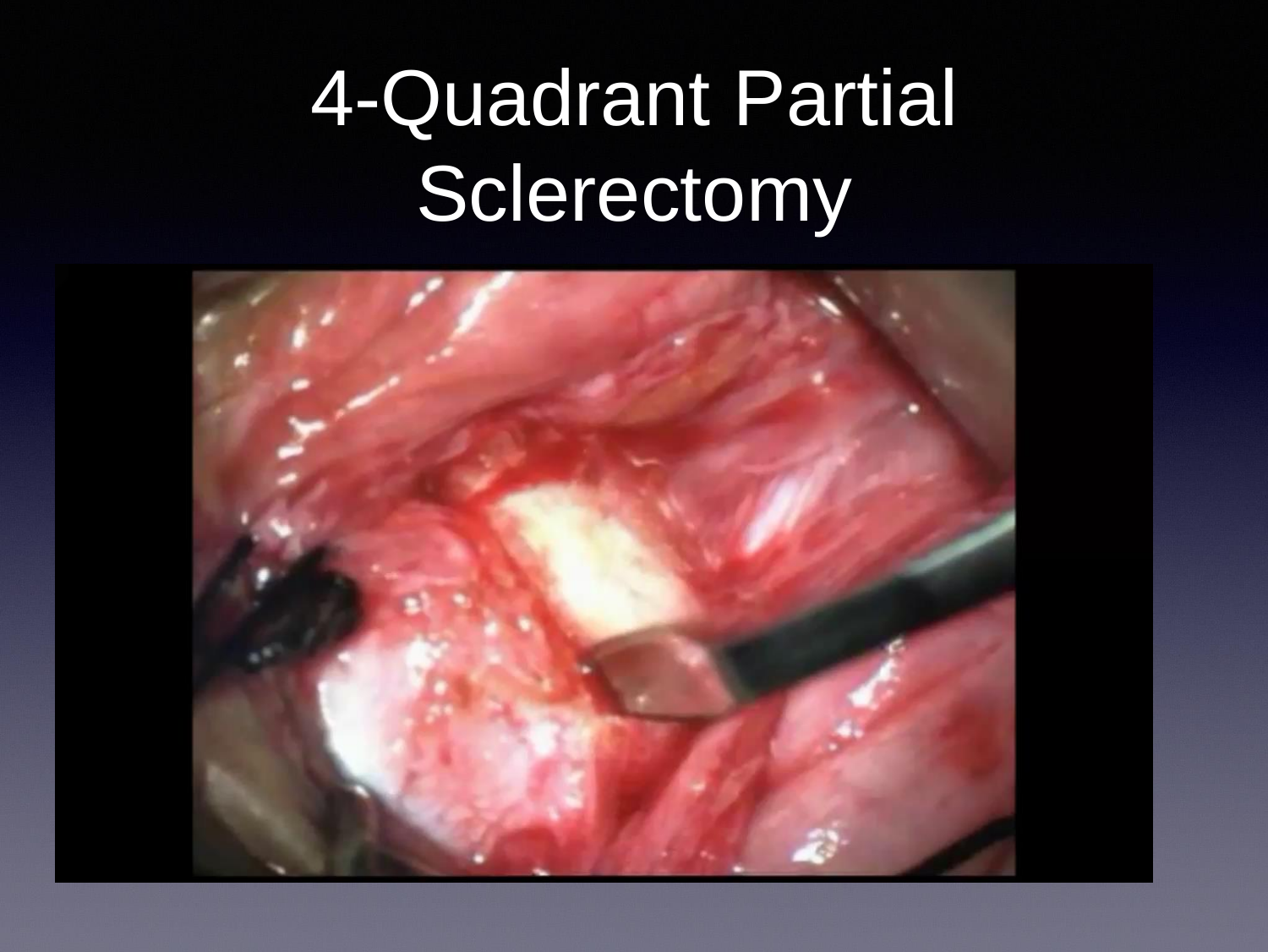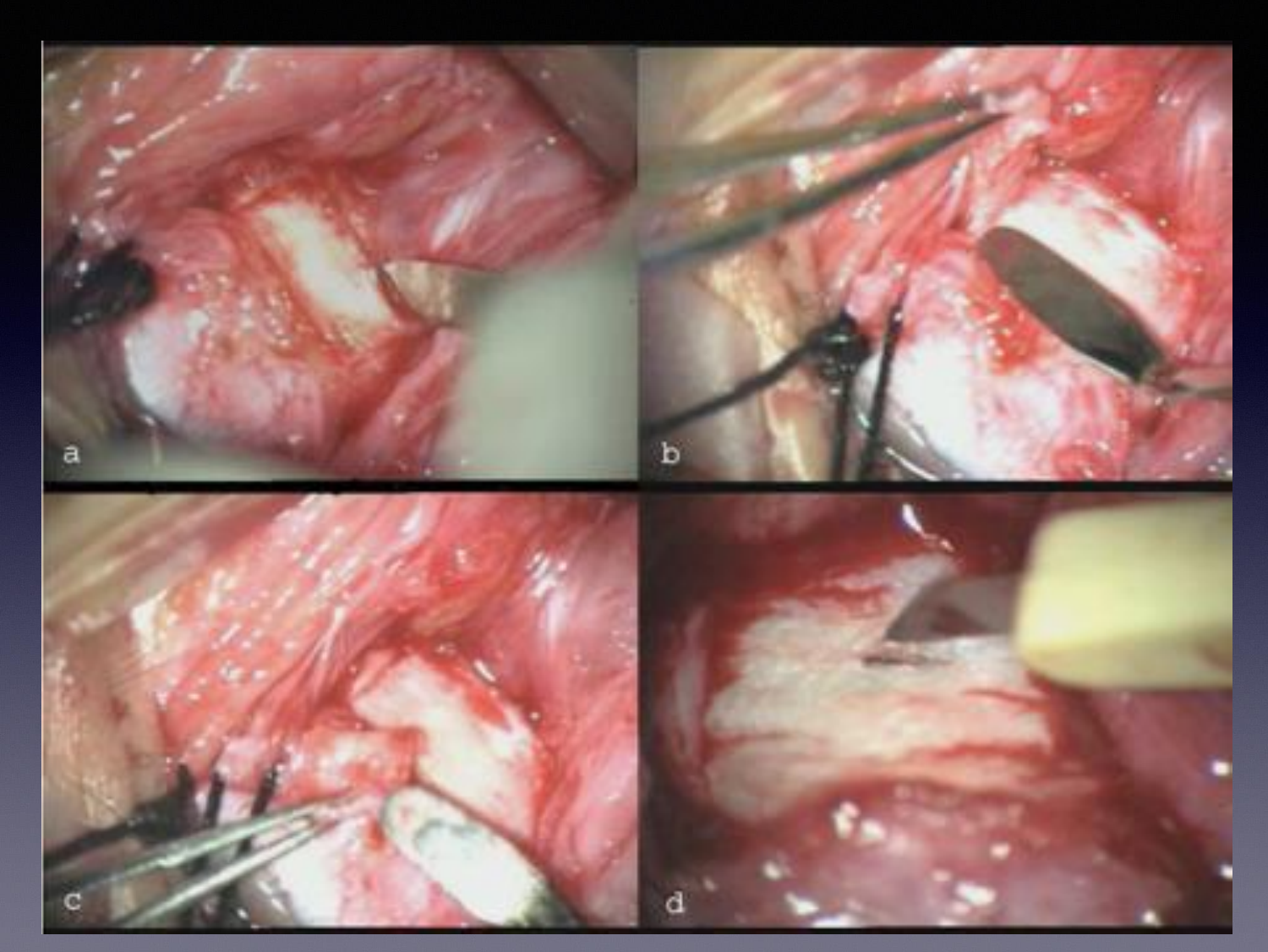## 2-Quadrant (inferior) Partial Sclerectomy



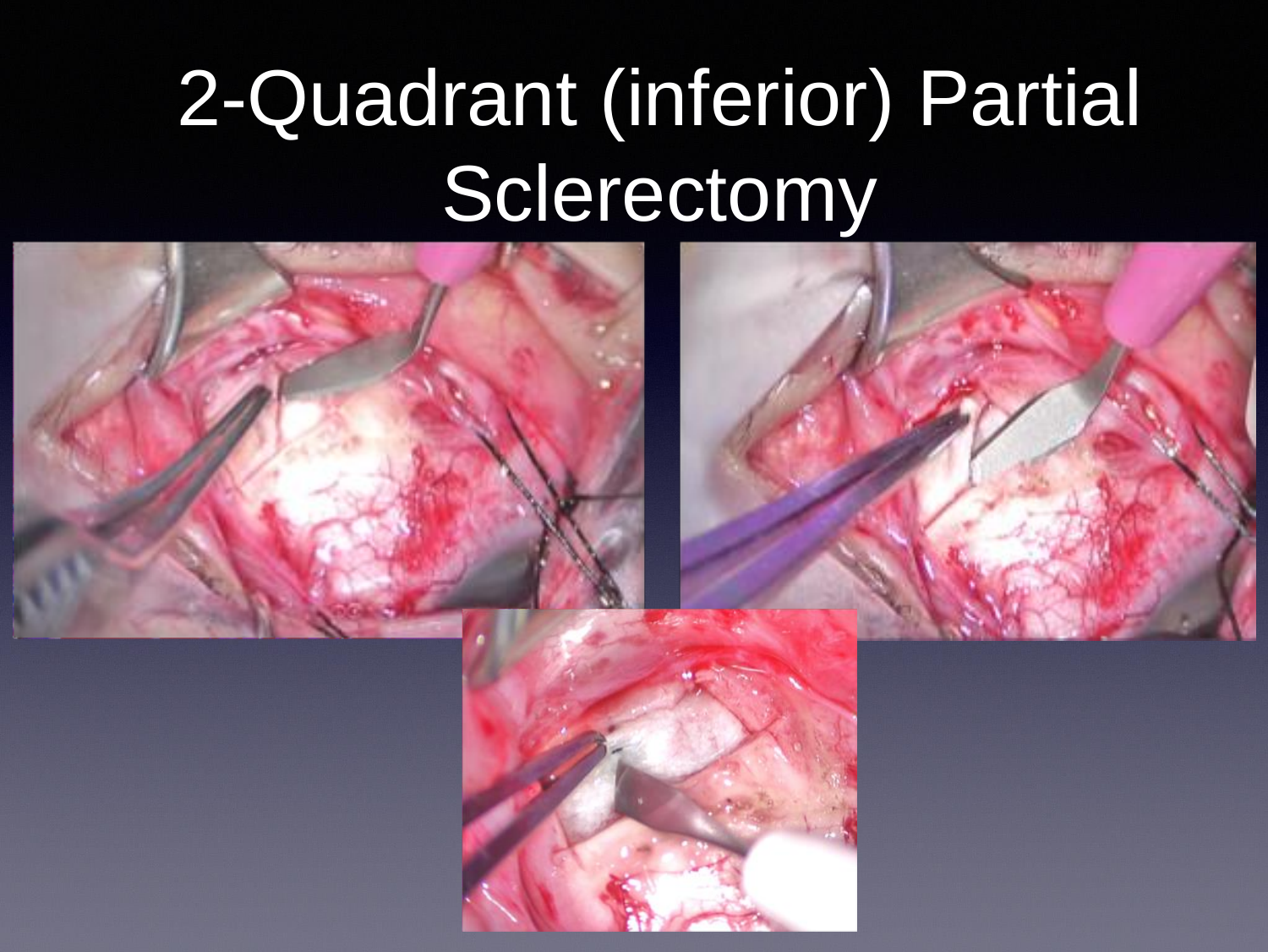## Results

| Case<br>#    | Eye       | Axial Length<br>(mm) | Age          | Pre-operative<br><b>BCVA</b> | Final BCVA | Peripheral/<br>Macular RD | Reattachme<br>mt. |
|--------------|-----------|----------------------|--------------|------------------------------|------------|---------------------------|-------------------|
| 1            | OD        | 13.3                 | 24           | 20/400                       | 20/100     | Peripheral                | $^{(+)}$          |
|              | <b>OS</b> | 12.8                 | 26           | 20/200                       | 20/100     | Peripheral                | $^{(+)}$          |
| $\mathbf{2}$ | <b>OS</b> | 14.0                 | 26           | 20/400                       | 20/100     | Peripheral                | $^{(+)}$          |
| 3            | ОD        | 16.5                 | 24           | 20/200                       | 20/100     | Peripheral                | $^{(+)}$          |
|              | <b>OS</b> | 16.5                 | 24           | 20/200                       | 20/100     | Peripheral                | $^{(+)}$          |
| 4            | OD        | 16                   | 48           | HМ                           | 20/100     | Peripheral                | $^{(+)}$          |
| 5.           | OD        | 16                   | 14           | 20/400                       | 20/200     | Macular                   | Recurrence        |
|              | <b>OS</b> | 16                   | $14^{\circ}$ | 20/400                       | 20/200     | Macular                   | Recurrence        |
| 6            | OD        | 16                   | 21           | CF(1m)                       | CF(2m)     | Peripheral                | $(+/-)$           |
| 7            | OD        | 17                   | 51           | CF1M                         | 20/60      | Retina+choroidal          | $^{(+)}$          |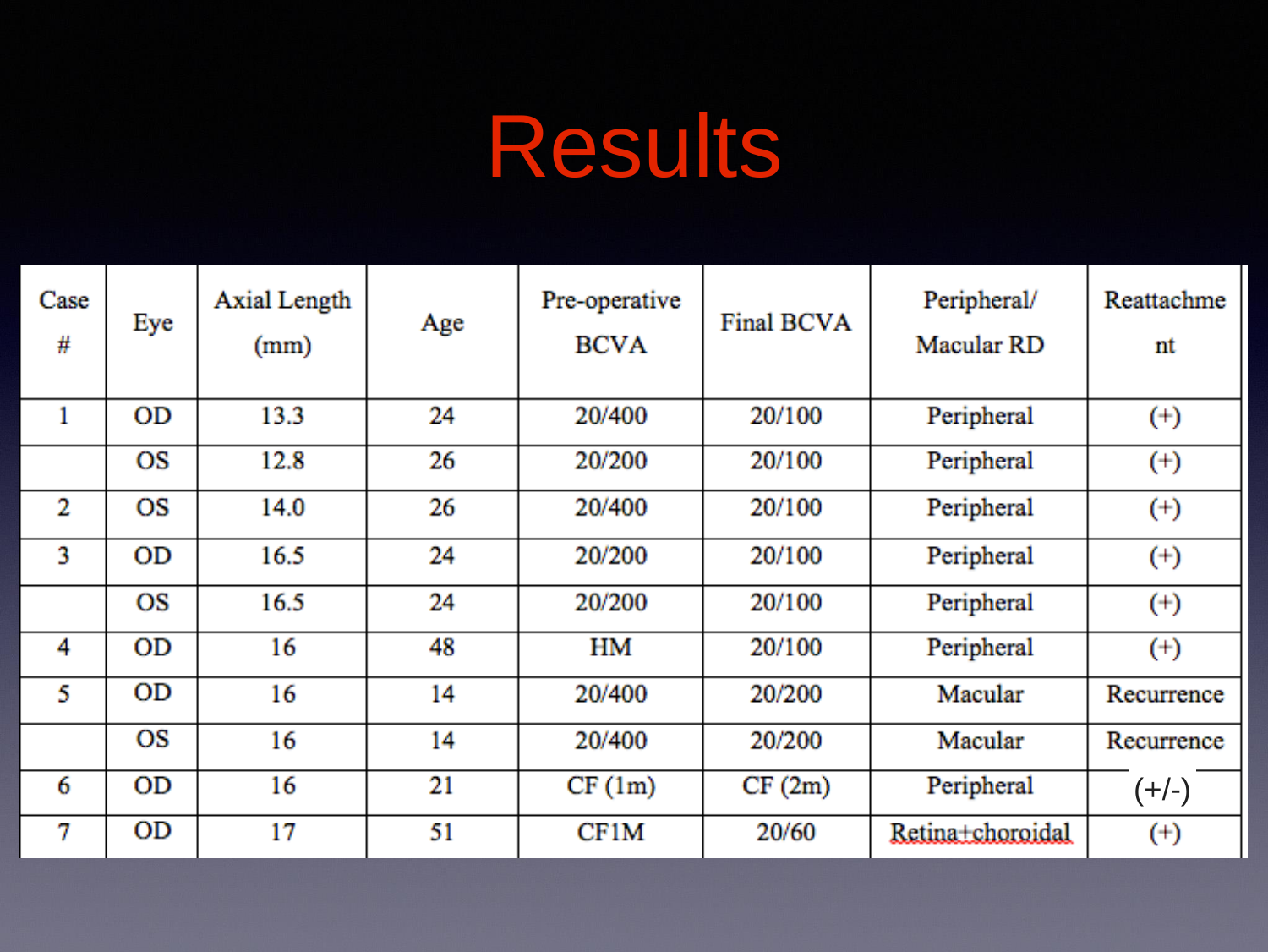#### 24-y-old male,

#### Peripheral exudative RD & Macular folds OU Bullous inferior detachment (OD)



#### BCVA: 20/200 (+16.0D) OU AL: 17.5mm OU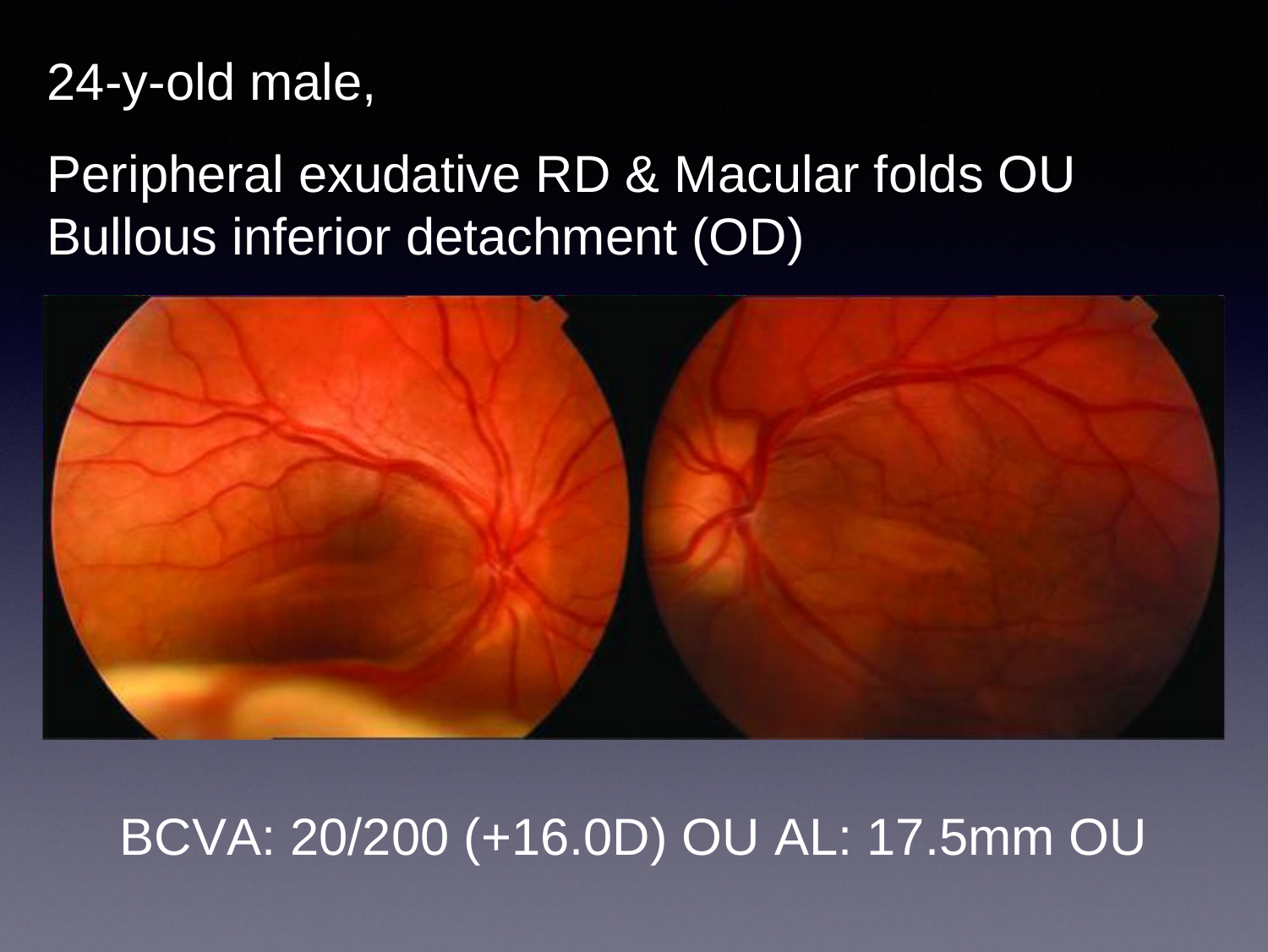## 4 quadrant scleral window surgery: Complete Resolution: 2 weeks

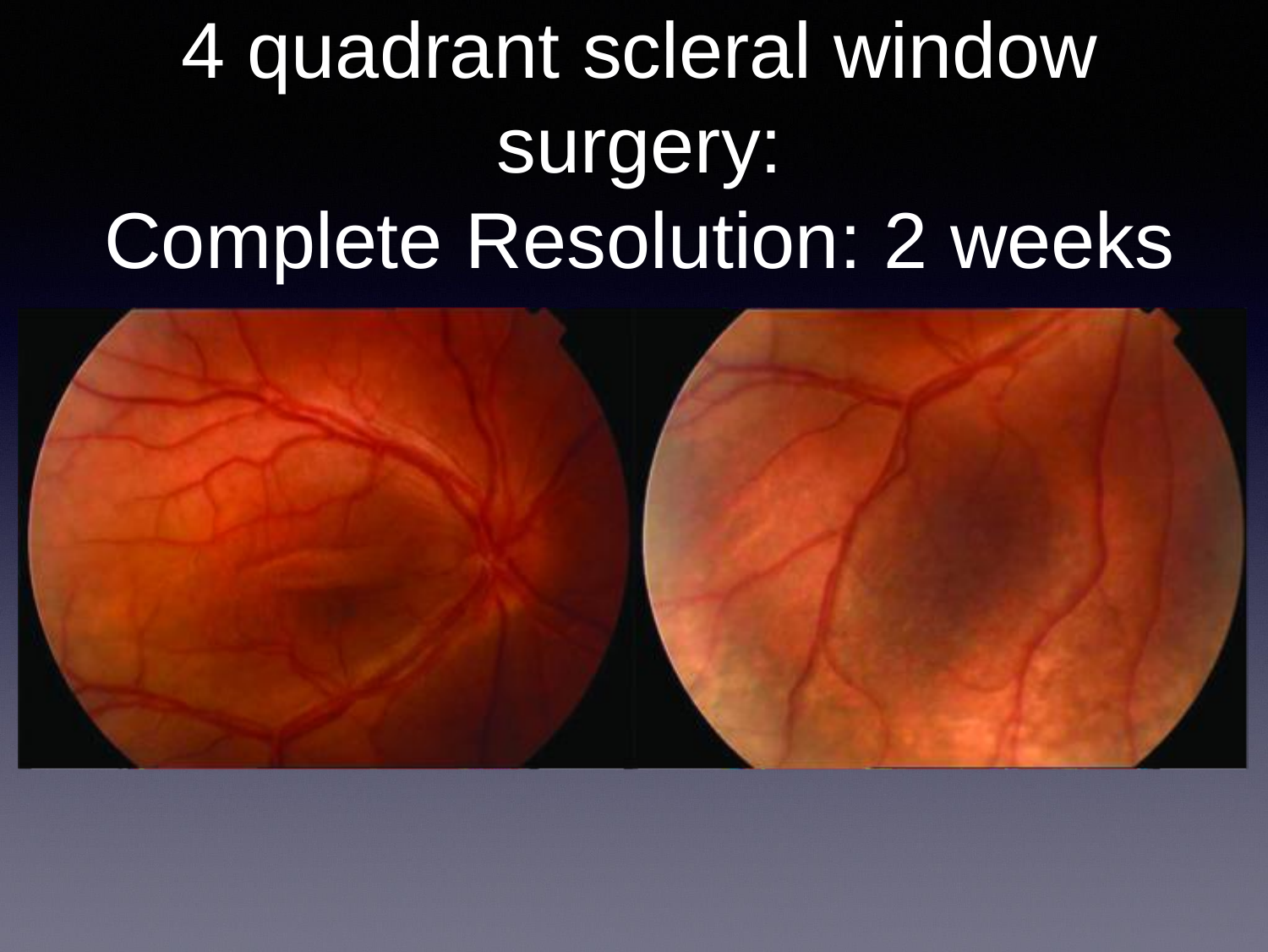### 51 y,  $\varphi$ , unilat visual loss (RE), red eye VA: CF 1m, choroidal + ret. detachment AL. 17.1mm,

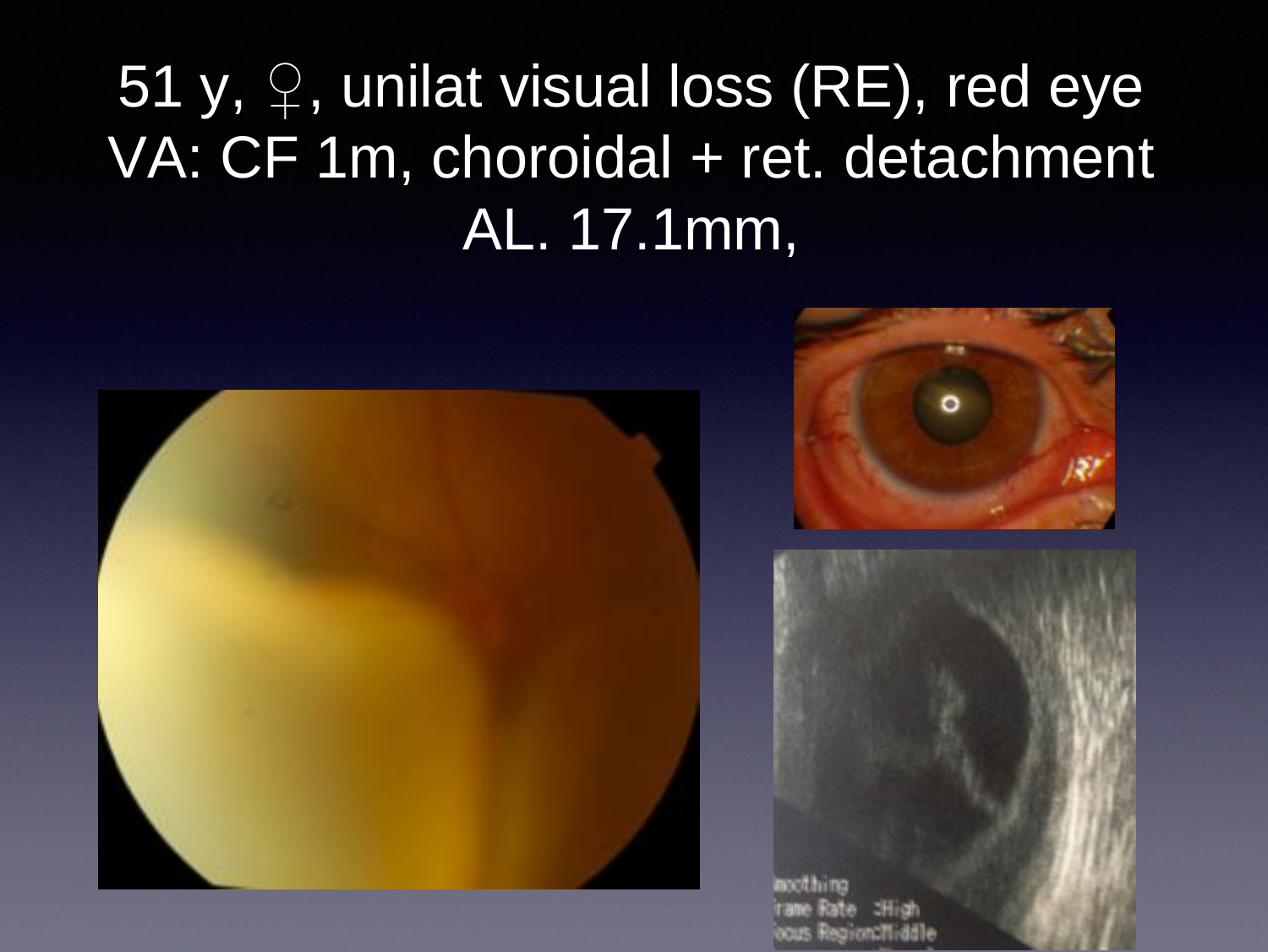## 2-quadrant surgery: Postop 2 Weeks VA: 03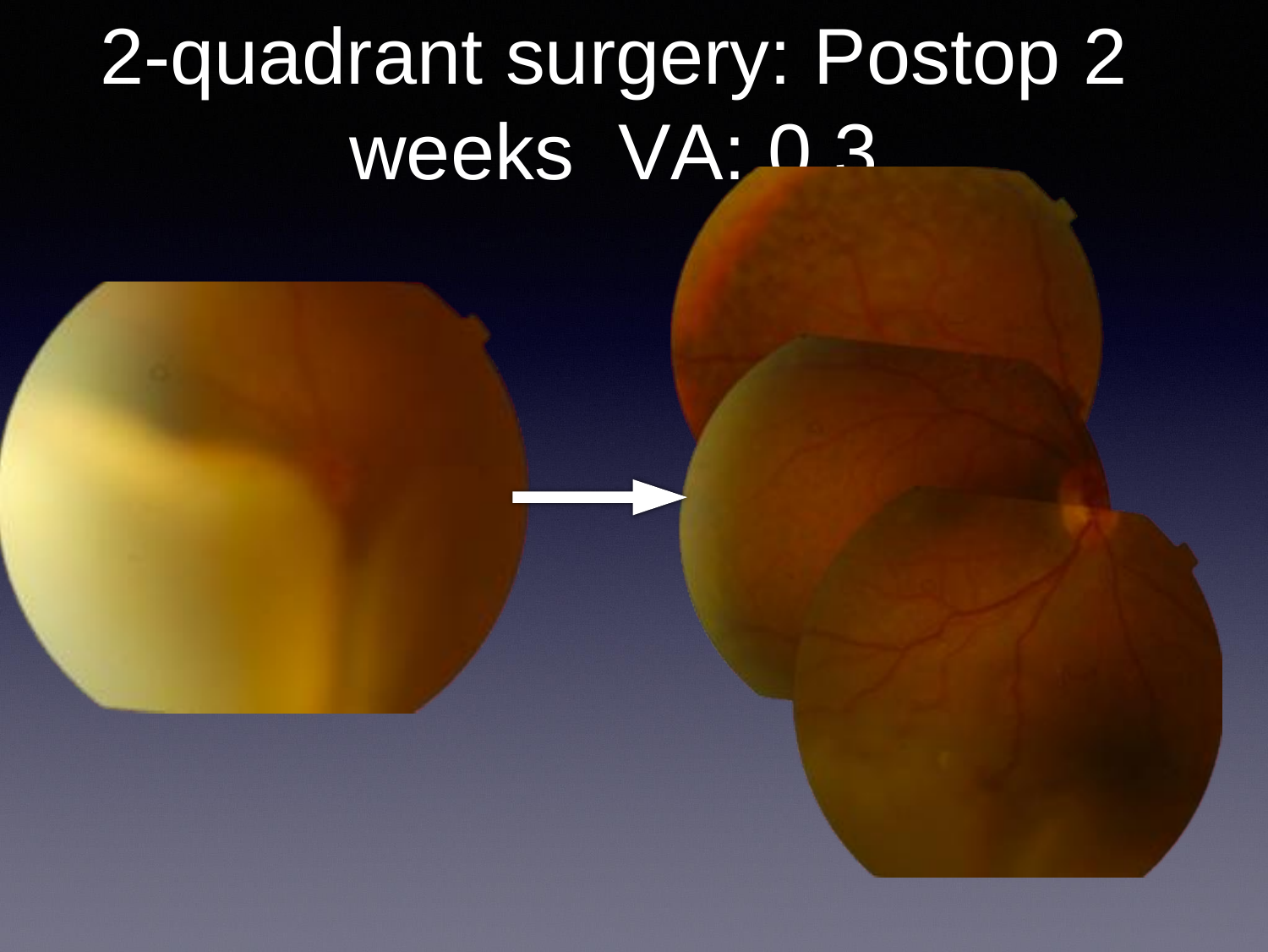### 15, ♂, AL: 16mm, Serous macular detachment, peripheral pigmentary retinopathy



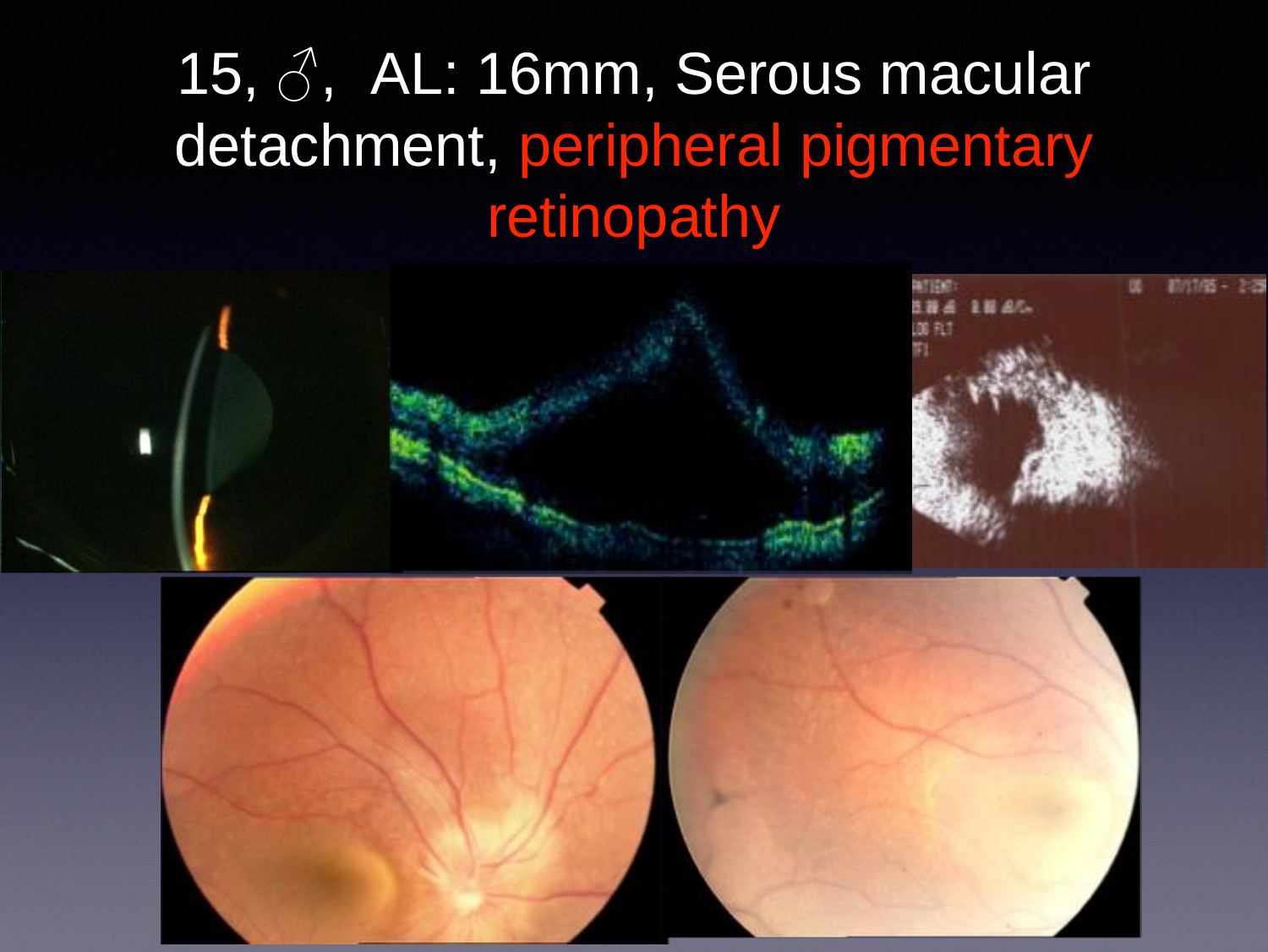### Postop 5th month



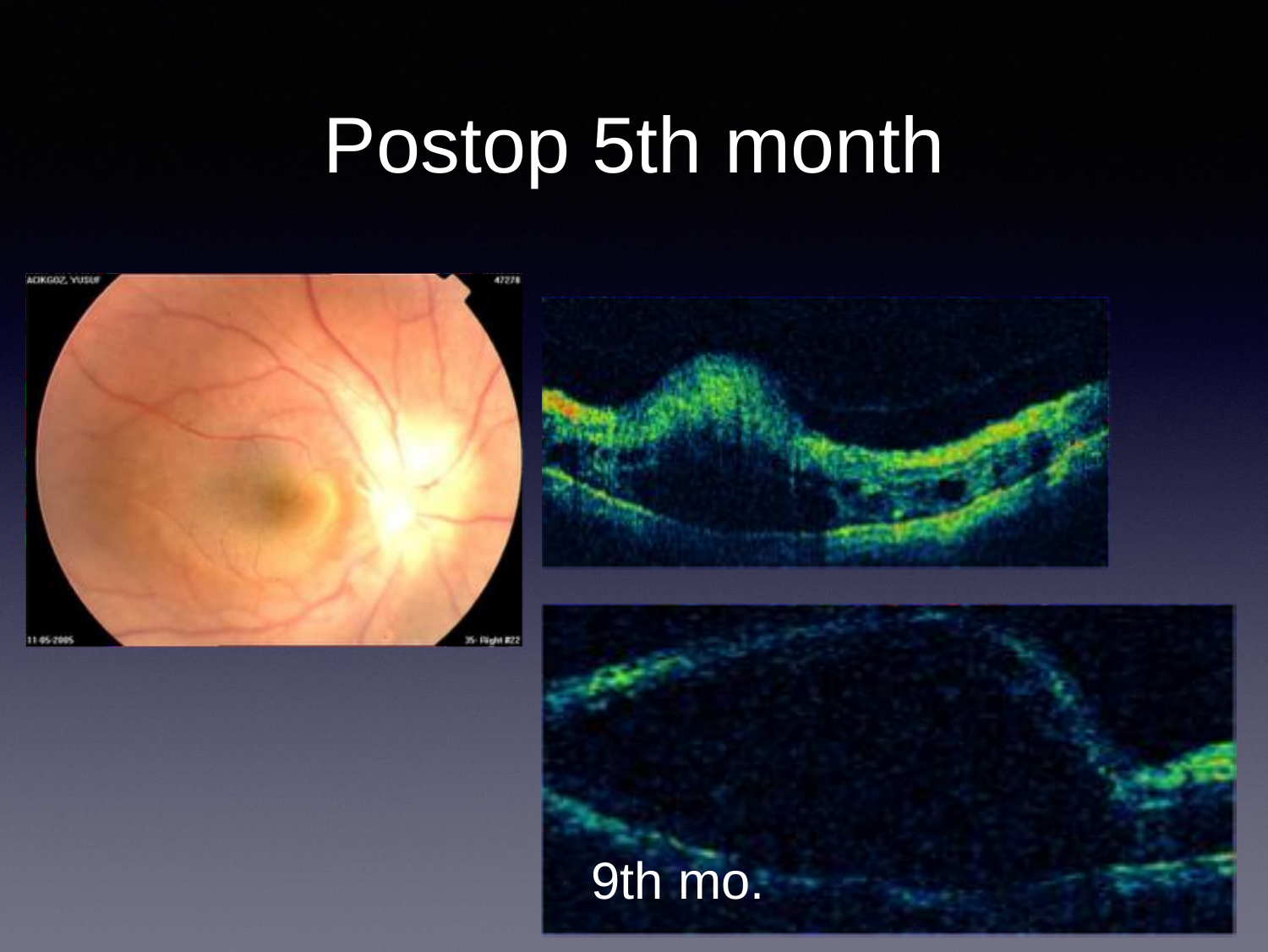### Conclusions

- Scleral thinning surgeries are effective for treatment of exudative RD in Nanophthalmos cases.
- 2-quadrant surgery seems as effective as 4-quadrant surgery
- Adequate healthy RPE!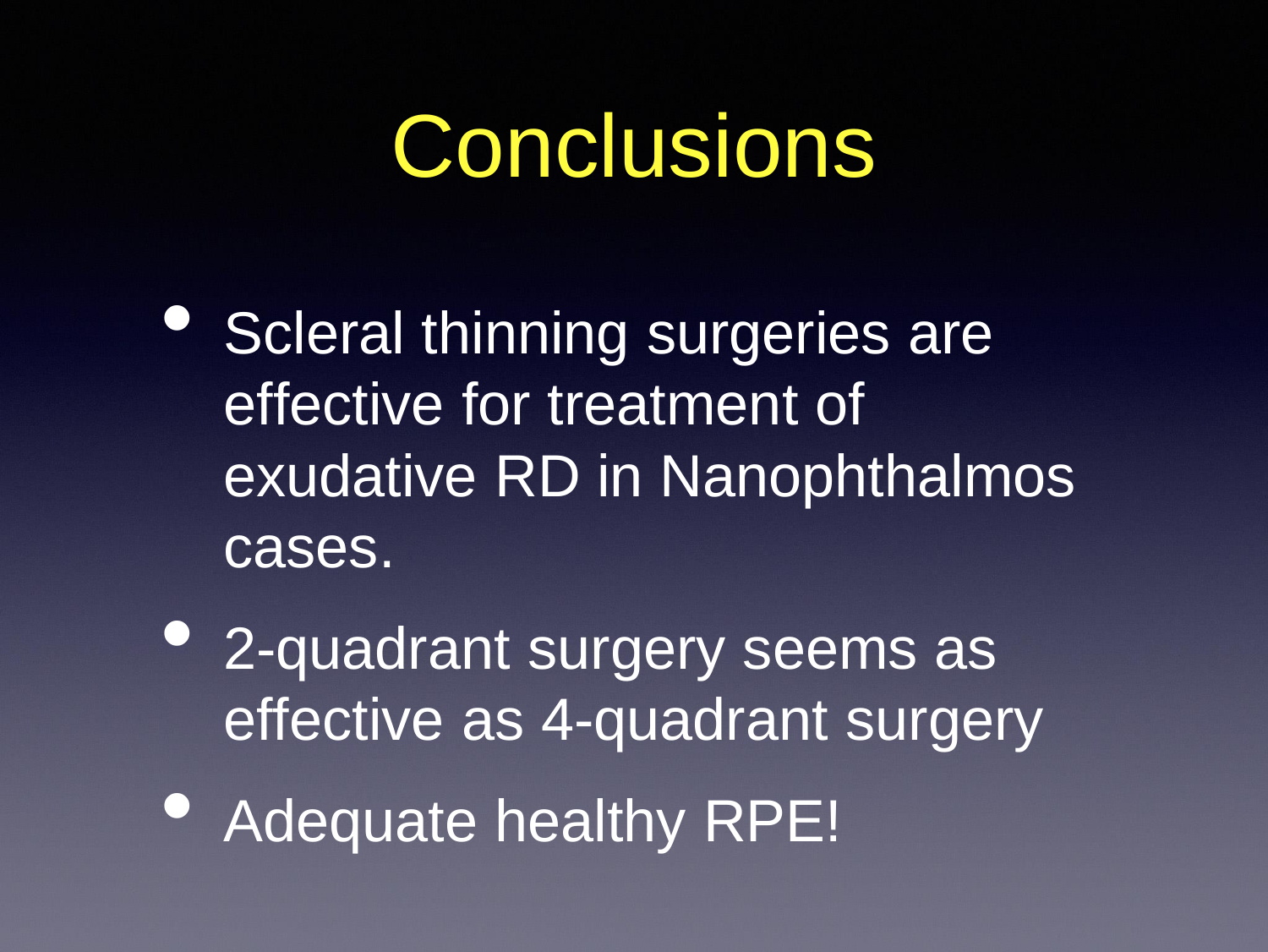# 15th EVRS Meeting

#### September 12-14, 2015

Scuola Grande di San Rocco

VENICE – ITALY

MY WAY IN COMPLICATED / RARE SITUATIONS

CENTRAL SEROUS CHORIORETINOPATHY